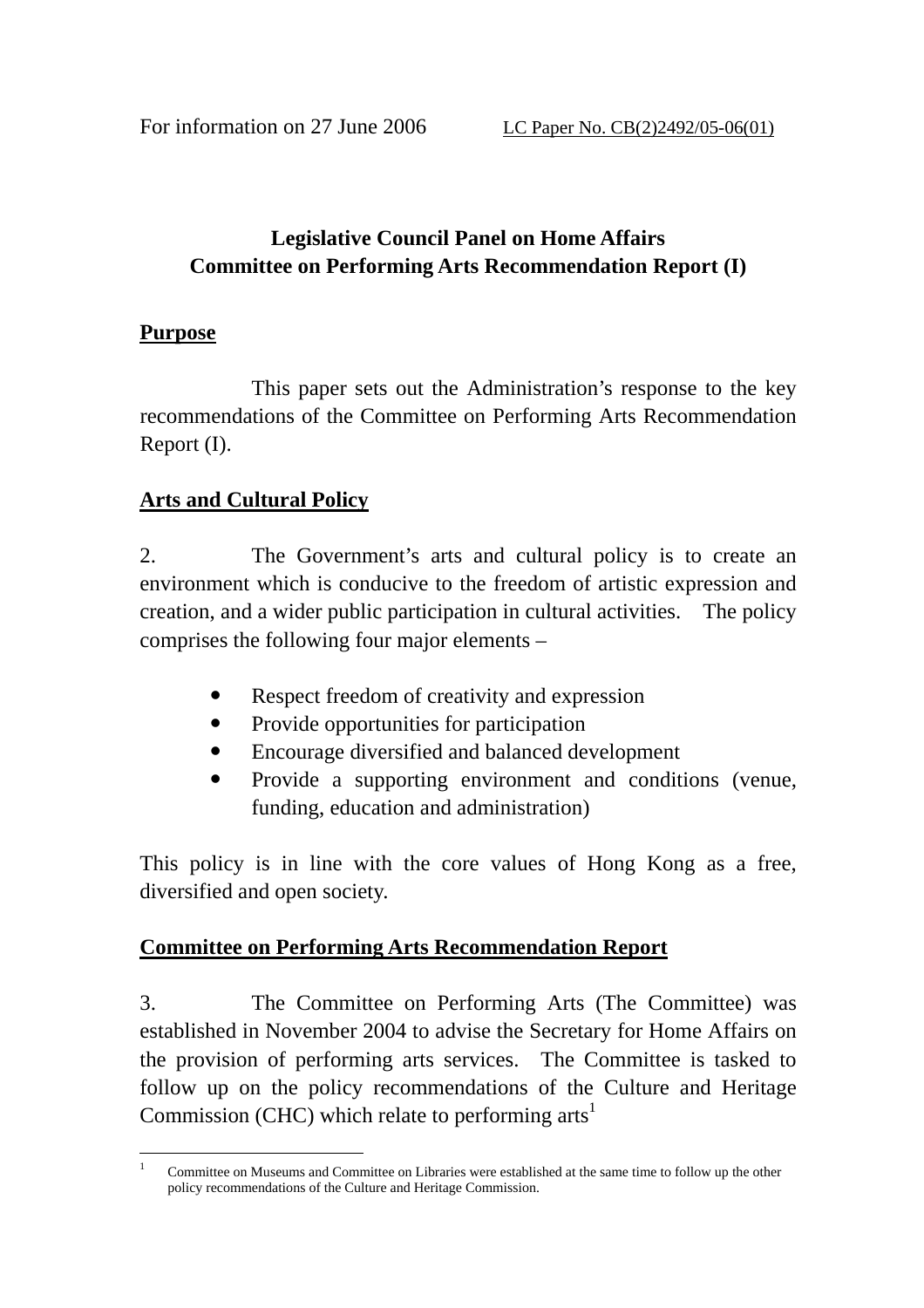4. The Committee issued a Consultation Paper in November 2005 proposing changes in the areas of funding mechanism, venue provision and cultural programme presentation by the Leisure and Cultural Services Department (LCSD), based on the relevant policy directions put forward in the CHC Policy Recommendation Report. The consultation ended on 31 January 2006.

5. During the consultation period, the Committee held 11 consultation sessions (seven with the performing arts sector and four with the general public and District Councils), and received 52 written submissions. There were 34 articles in the press commenting on the Consultation Paper.

6. The majority of the respondents welcomed and supported the direction and overall strategy proposed in the consultation paper. Some considered that the proposed changes, though being long overdue, was an important step towards a community-driven performing arts scene. However, some were concerned that the proposed changes might lead to the diminishing role of the smaller groups in the performing arts scene, hence undermining the pluralistic characteristics of our arts scene.

7. The Committee carefully considered the responses to the consultation earlier this year. The Recommendation Report has been written with reference to the Consultation Paper. Public views have been taken into account as appropriate. The Report has been issued to Members on 20 June 2006.

### **The Administration's Views**

8. We fully appreciate the hard work and efforts of the Committee in conducting a public consultation exercise and putting together a Recommendation Report during the past 18 months.

9. We accept, in principle, all the recommendations put forward by the Committee. Taken together, these recommendations seek to enhance community involvement in the provision of performing arts services, which should be highly conducive to increasing the vibrancy,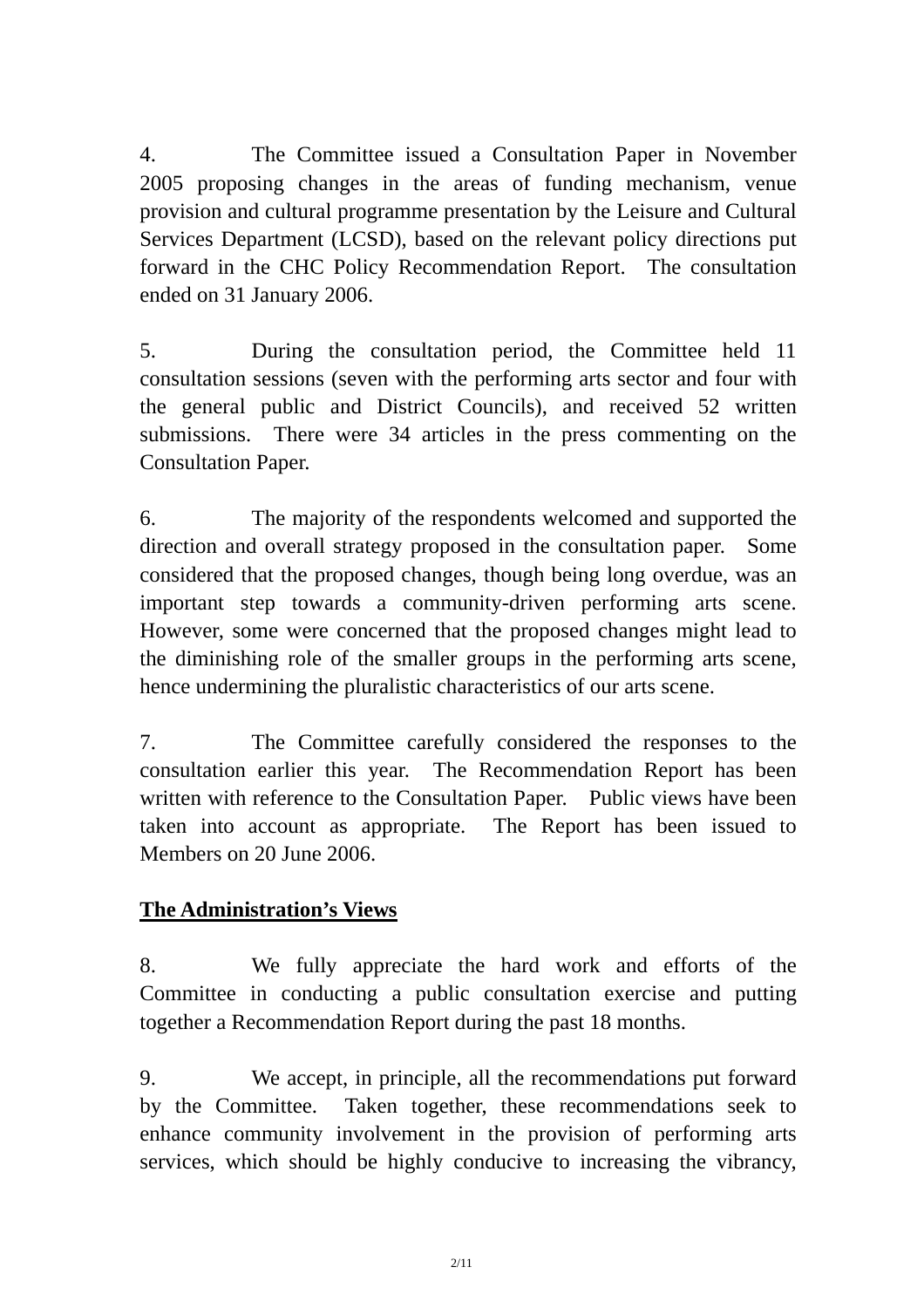diversity and plurality of the arts and cultural scene in Hong Kong. We would implement these recommendations within the relevant timeframes proposed in the Report.

#### **Key Recommendations and the Administration's Response**

10. The recommendations of the Committee cover mainly three areas – funding support, venue support and presentation of programmes.

### **Funding Support for Performing Arts Groups**

11. It is our policy to encourage diversified and balanced development of the arts and cultural sector. This is conducive to the vibrancy and plurality of our performing arts scene. We provide funding support to budding, small-scale and amateur performing arts groups as well as professional performing arts groups.

#### Budding and Small-scale Performing Arts Groups

12. In response to the concerns of small-scale performing arts groups expressed during the consultation, the Committee came up with a number of new initiatives to identify and develop budding artists and small-scale arts groups. These initiatives include –

- (a) LCSD identifying resources to provide more performing opportunities for them;
- (b) Extending LCSD's presentation and sponsorship of local performing arts programmes to non-LCSD venues;
- (c) the Hong Kong Arts Development Council (HKADC) setting up a new grant scheme to provide funding and venue support for budding artists/arts groups; and
- (d) Setting up a Programme and Development Committee (see para 19 below) to be underpinned by six Art Form Panels to advise LCSD on development strategies based on the needs of individual art forms, in order to provide sustainable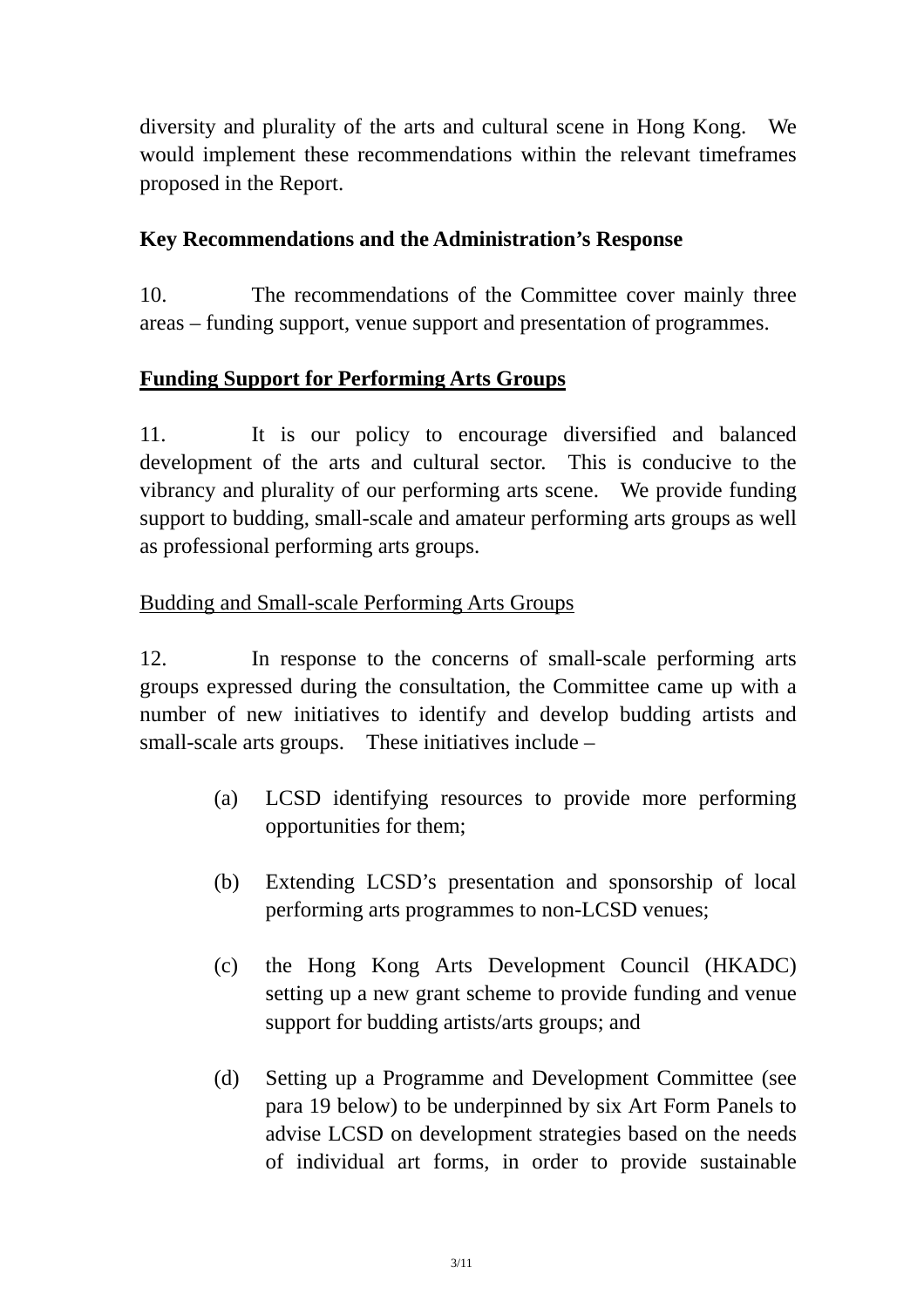#### support to local artists / arts groups.

We agree with the above-recommended initiatives and shall work to bring them into effect.

# The Four Performing Arts Groups Funded by LCSD and the Six 3-Year Grantees of the HKADC

13. The Committee recommends the establishment of a single funding mechanism whereby the major performing arts groups will be funded by one single funding body. Funding will be in the form of consolidated grants covering employment of artists and staff, administration, programme production and venue rental. This should apply to the four performing arts groups currently receiving recurrent subvention from LCSD and the six performing arts groups receiving 3-year grants from the HKADC. The proposed new assessment mechanism should comprise -

- (a) a new set of assessment criteria which takes into account the artistic output, community impact, quantifiable deliverables, performance in governance and management of each group;
- (b) an adjustment system which allows the funding level of each group to be adjusted upwards and downwards in accordance with the outcome of their performance assessment; and
- (c) an "exit and entry" system which allows other groups to join and those under-performing to go.

We agree with this recommendation as this will provide a level-playing field for these groups to compete for public funding resources in a fair and open environment. We plan to establish a Funding Committee before the end of 2006 to advise the Government on both the new set of assessment criteria which has to be drawn up in consultation with the ten performing groups, as well as the funding level for each of these performing groups .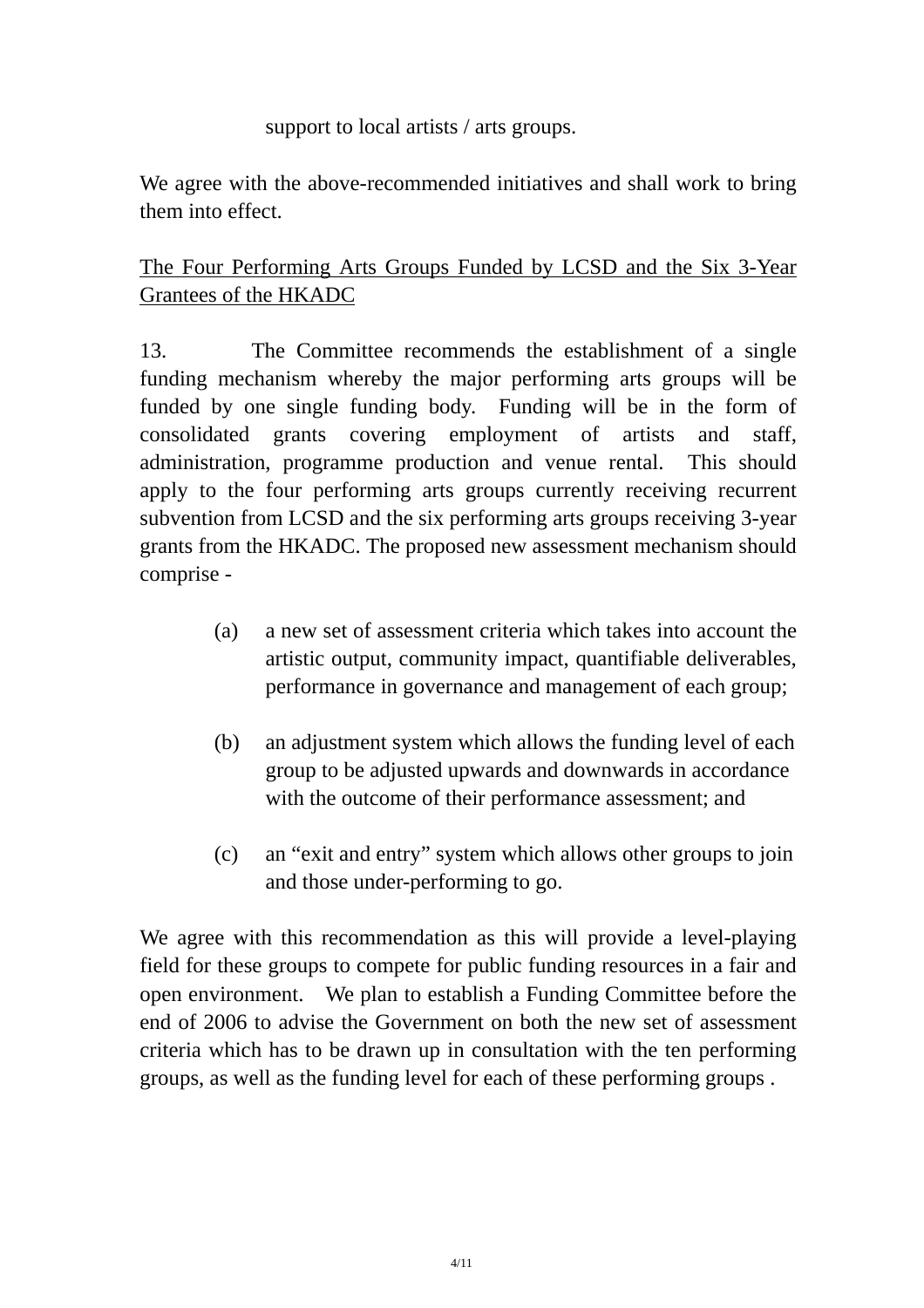## **Venue Support for Performing Arts Groups**

14. It is our policy to provide a supporting environment for the development of performing arts. The provision of adequate and appropriate venues is essential to the sustainable development of performing arts groups. With the growth in the number of professional and amateur groups, there has been a growing demand for performing arts venues and particularly keen competition for use of facilities at prime venues.

15. The Committee recommends that the use of performing arts venues be rationalized in order that existing venue resources can be put to better use. To address the shortage of centrally-located performing arts venues, the Committee recommends that the existing booking policy be changed so as to accord priority to use for performing arts programmes, and to put in place a Venue Partnership Scheme whereby a partnership arrangement will be established between the venue management and the arts groups so as to help establish the artistic character of individual venue, enlarge the audience base and encourage community involvement in the development of the arts.

16. We fully agree with this recommendation. We consider that the LCSD performing arts venues should be used mainly for arts-related programmes and that prime venues such as the Hong Kong Cultural Centre, Hong Kong City Hall and Kwai Tsing Theatre should be used primarily for performing arts activities and high quality productions. Moreover, to take forward the Committee's recommendation, we are planning to introduce a Venue Partnership Scheme covering all 13 performing arts venues under LCSD. The Scheme will be open to all local arts groups and organizations. We shall start with inviting Expression of Interest (EOI) from arts groups and organizations around July or August 2006. Depending on the outcome of the EOI, we aim to formally invite proposals around October and November 2006 and start launching the Scheme by phase from late 2007 or early 2008.

17. The Committee recommends that LCSD should consider providing more marketing and promotional support at the moderately-equipped venues to attract audience and use by performing arts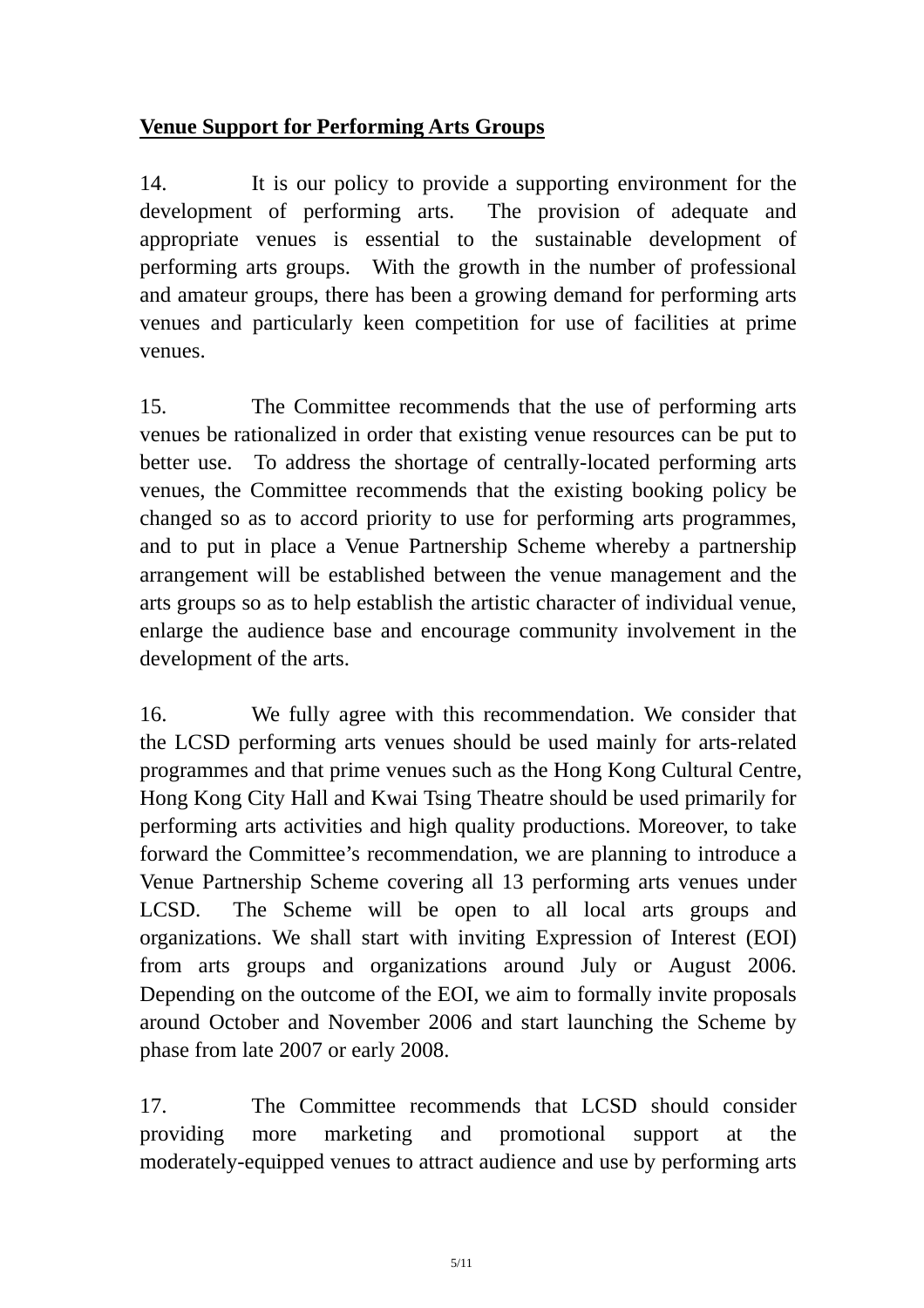groups, and strengthen the use of its facilities at non-performing arts venues (such as theatres in museums) by budding and small-scale performing arts groups. The Commitee also recommends that HKADC should partner with other non-LCSD venues to provide additional venue support for performing arts groups. We agree to these recommendations. We will prioritize and rationalize the use of the different categories of performing arts venues under LCSD, explore the possibility of using other non-dedicated venues, and extend the use of funding to cultural programmes to be presented outside LCSD venues. We are also planning to seek the approval of the Finance Committee of the Legislative Council for funding injection of \$40 million to the Arts and Sports Development Fund for HKADC to strengthen its support for budding artists and arts groups through funding and venue support.

#### **Presentation of Performing Arts Programmes**

18. It is our policy to provide opportunities for public participation in performing arts activities. The diverse and pluralistic range of performing arts programmes is an integral part of Hong Kong's vibrant arts scene. The presentation of performing arts programmes by LCSD aims to bring performing arts to the general public in Hong Kong.

19. The Committee recommends that a Programme and Development Committee (PDC) supported by six Art Form Panels (AFPs) respectively on music, dance, theatre & multi-arts, Chinese traditional performing arts, festivals and community arts be established to advise LCSD on the performing arts programmes and strategies, including systematic strategies on funding, venue, programming and marketing for budding and small-scale performing arts groups. We agree with this recommendation as it will increase the participation of the arts sector and the community in the selection process of programmes/arts groups so as to enhance their ownership of the programmes presented. We plan to establish the proposed PDC and its six AFPs by the end of 2006. Membership of the PDC and AFPs will include experts in the relevant fields and district/community representatives.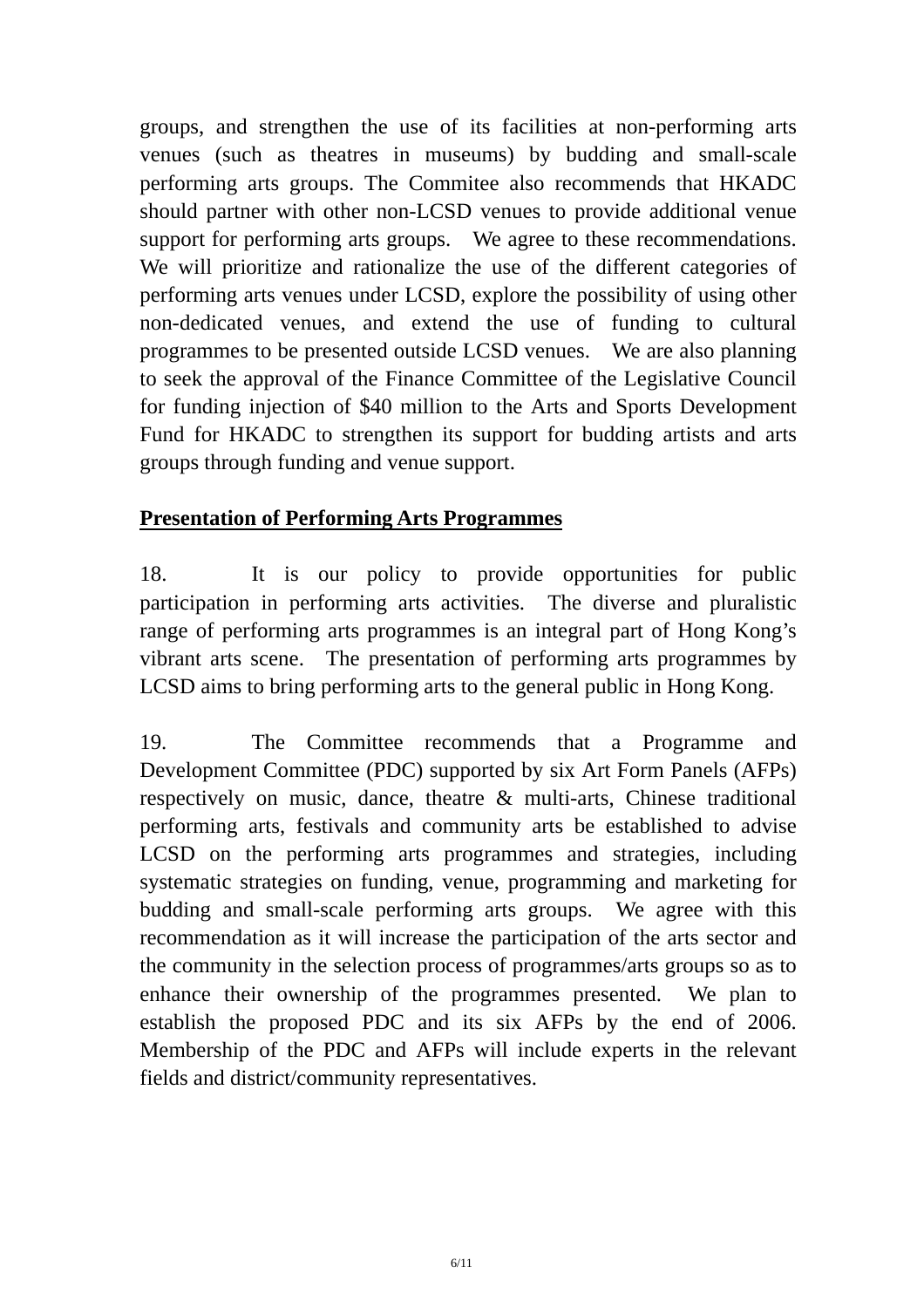#### **Cantonese Opera**

20. It is our policy to support traditional art forms in Hong Kong. In this connection, we attach great importance to the development of Cantonese opera as a traditional performing art form in Hong Kong. In the course of its deliberations, the Committee notes the renewed interest and discussions in society on the positioning and future of Cantonese opera. The Committee takes full note of the concerns expressed by the Cantonese opera sector that the Administration should fund a professional Cantonese opera group for the promotion and development of Cantonese operatic art, and that the sector's need for suitable performance venues should be addressed, etc. The Committee welcomes the dedicated attention given to the development of this unique art form in Hong Kong through the setting up of the Cantonese Opera Advisory Committee (COAC) in 2004 and the establishment of the Cantonese Opera Development Fund in November 2005. The Committee recommends that the Government, together with the COAC, should continue to address the needs and concerns of the sector in order to facilitate the long-term development of Cantonese opera.

21. At present, Cantonese opera performances take place at various venues in Hong Kong. Every year, there are on average 300 opera performances at the Sunbeam Theatre in North Point. These include different forms of operatic performances and singing. Cantonese opera performances account for a majority of these bookings. Apart from the Sunbeam Theatre, Cantonese opera performances are regularly staged in performing arts venues managed by LCSD. They may take the form of bookings by the professional companies or presentations by LCSD. There were 364 such presentations in 2002-03, 373 in 2003-04 and 385 in 2004-05. From time to time, other non-government venues such as the facilities of the Hong Kong Academy for Performing Arts are hired for Cantonese opera performances. We have adopted a series of measures in response to the Cantonese opera sector's concerns. These include special booking arrangements at selected LCSD venues to suit the needs of Cantonese opera performances, as well as improvements to the Ko Shan Theatre where Cantonese opera performances have the highest booking rate amongst other LCSD performing arts venues so as to make it a venue more suited to the requirements of Cantonese opera. These have gone a long way towards meeting the sector's requirements. The COAC is now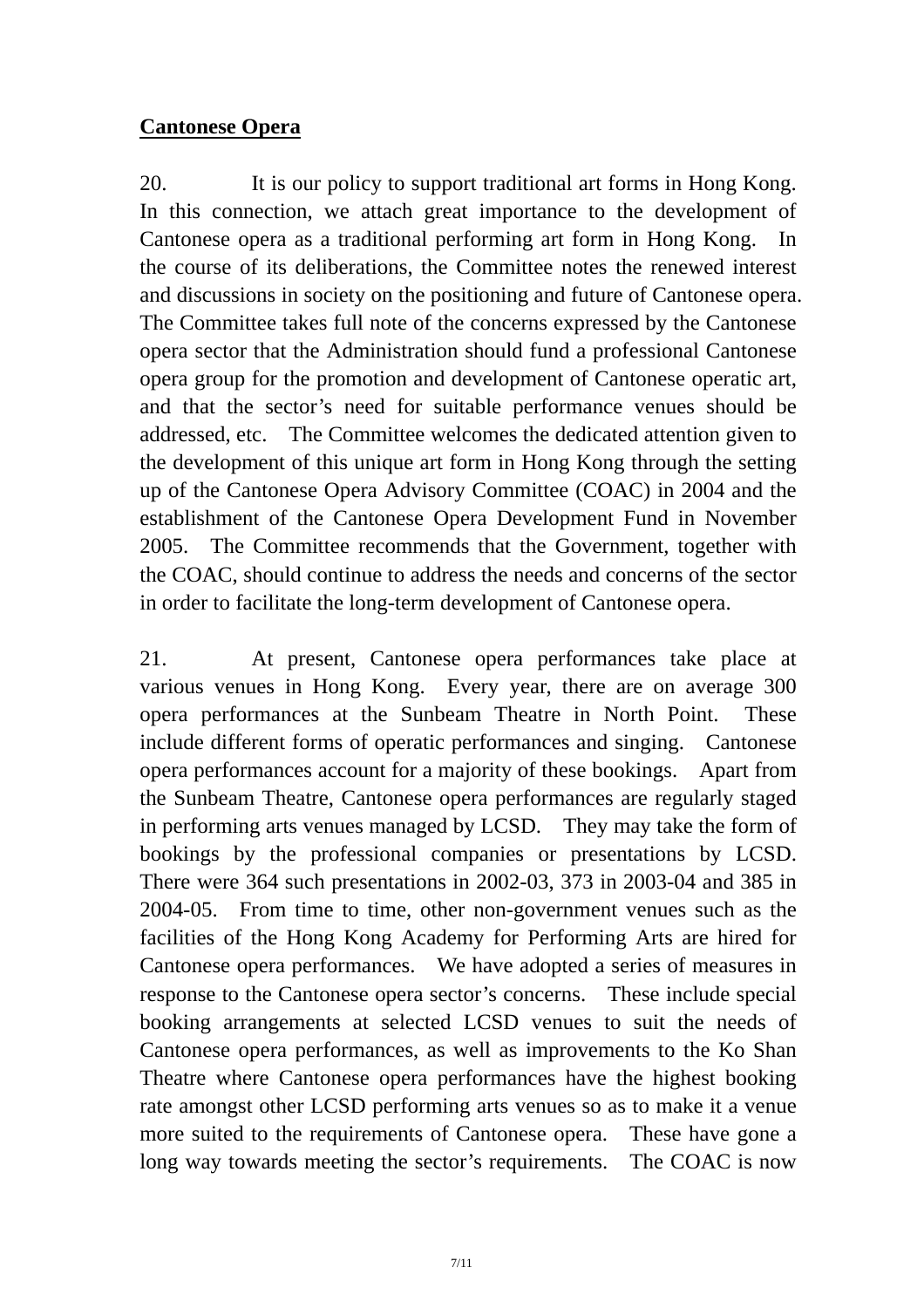deliberating on the proposal for the establishment of a government-funded professional Cantonese opera group.

22. We would work together with the Committee and the COAC to continue to address the needs and concerns of the sector, not only in the provision of performance venues, but also in the continued cultivation of performing talents and audience to facilitate the long-term development of Cantonese opera. In addition, we believe that the Cantonese opera sector will also benefit from the recommendations in the Report, such as more performing opportunities for budding and small-scale arts groups, the new grant scheme to be introduced by HKADC for identifying and developing budding artists / arts groups and the proposed Venue Partnership Scheme. We shall ensure that the needs of the Cantonese opera will be given adequate attention in the implementation of the recommendations.

23. A table summarizing the Committee's key recommendations and our response is at **Annex**.

## **The Committee's Next Stage of Work**

24. We understand that the Committee will be studying other areas of concern, including performing arts education, venue hire and ticket pricing, cultural exchange, arts festivals, marketing and promotion, audience building, community support and corporate sponsorship, in their next stage of work. We look forward to working closely with the Committee and the performing arts sector on practicable ways and means to further promote and develop our performing arts scene.

Home Affairs Bureau June 2006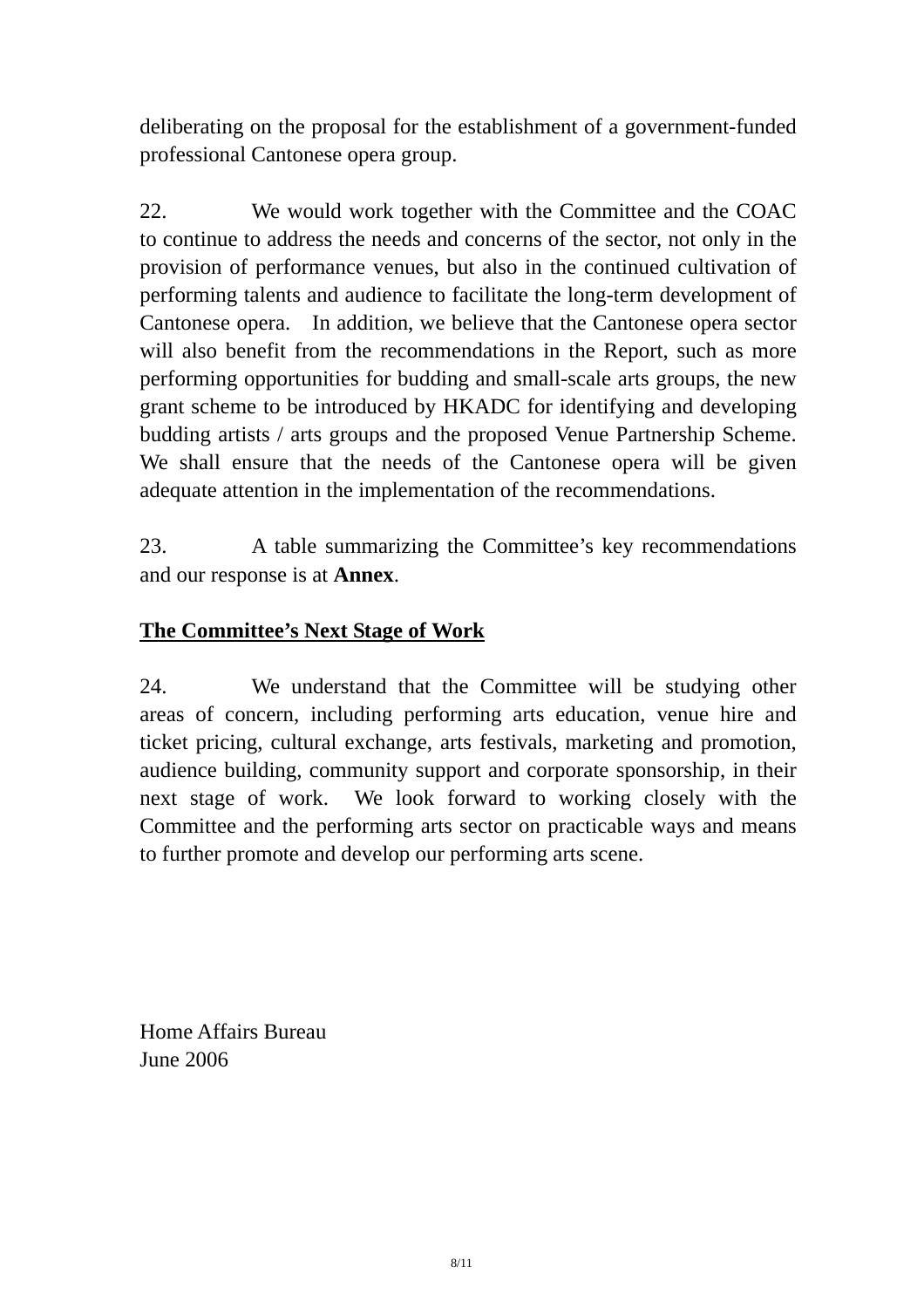| <b>Funding Support for Performing Arts Groups</b>                                                                                                                                                                                                                                                        |                                                                                                                                                                                                                             |  |
|----------------------------------------------------------------------------------------------------------------------------------------------------------------------------------------------------------------------------------------------------------------------------------------------------------|-----------------------------------------------------------------------------------------------------------------------------------------------------------------------------------------------------------------------------|--|
| <b>Recommendations</b>                                                                                                                                                                                                                                                                                   | <b>Administration's Response:</b>                                                                                                                                                                                           |  |
| 1. Identifying resources by LCSD<br>to provide more performance<br>opportunities to local budding<br>and small-scale performing arts<br>groups and extending such                                                                                                                                        | 1(a) LCSD would identify additional<br>resources to present / sponsor<br>performances of local budding<br>and small-scale arts groups.                                                                                      |  |
| support to performances staged<br>at non-LCSD venues.                                                                                                                                                                                                                                                    | 1(b) LCSD would present and sponsor<br>non-LCSD<br>performances<br>at<br>venues as well should suitable<br>LCSD venues be found not<br>available.                                                                           |  |
| 2. Setting up a new grant scheme<br>by HKADC to provide funding<br>and venue support for budding<br>artists/arts groups.                                                                                                                                                                                 | 2(a) HKADC is working out new<br>grant schemes to provide funding<br>and venue support for budding<br>artists/arts<br>groups.<br>It<br>$-$ is<br>expected that the new schemes<br>would start operation from April<br>2007. |  |
|                                                                                                                                                                                                                                                                                                          | 2(b) The Administration would seek<br>approval of Legislative<br>the<br>Council in 2006-2007 for a new<br>funding injection of \$40 million<br>the Arts and<br>Sport<br>to<br>Development Fund for use by<br>HKADC.         |  |
| 3. Developing a single assessment<br>mechanism<br>for<br>major<br>performing arts groups, with a<br>set of clear and measurable<br>assessment criteria focusing on<br>artistic and community impact,<br>quantifiable<br>outputs<br>and<br>deliverables<br>well<br>as<br>as<br>governance and management. | We aim to set up a single funding<br>3.<br>mechanism and a common set of<br>assessment criteria for all major<br>performing arts group within 12<br>following<br>months<br>the<br>establishment of the new funding<br>body. |  |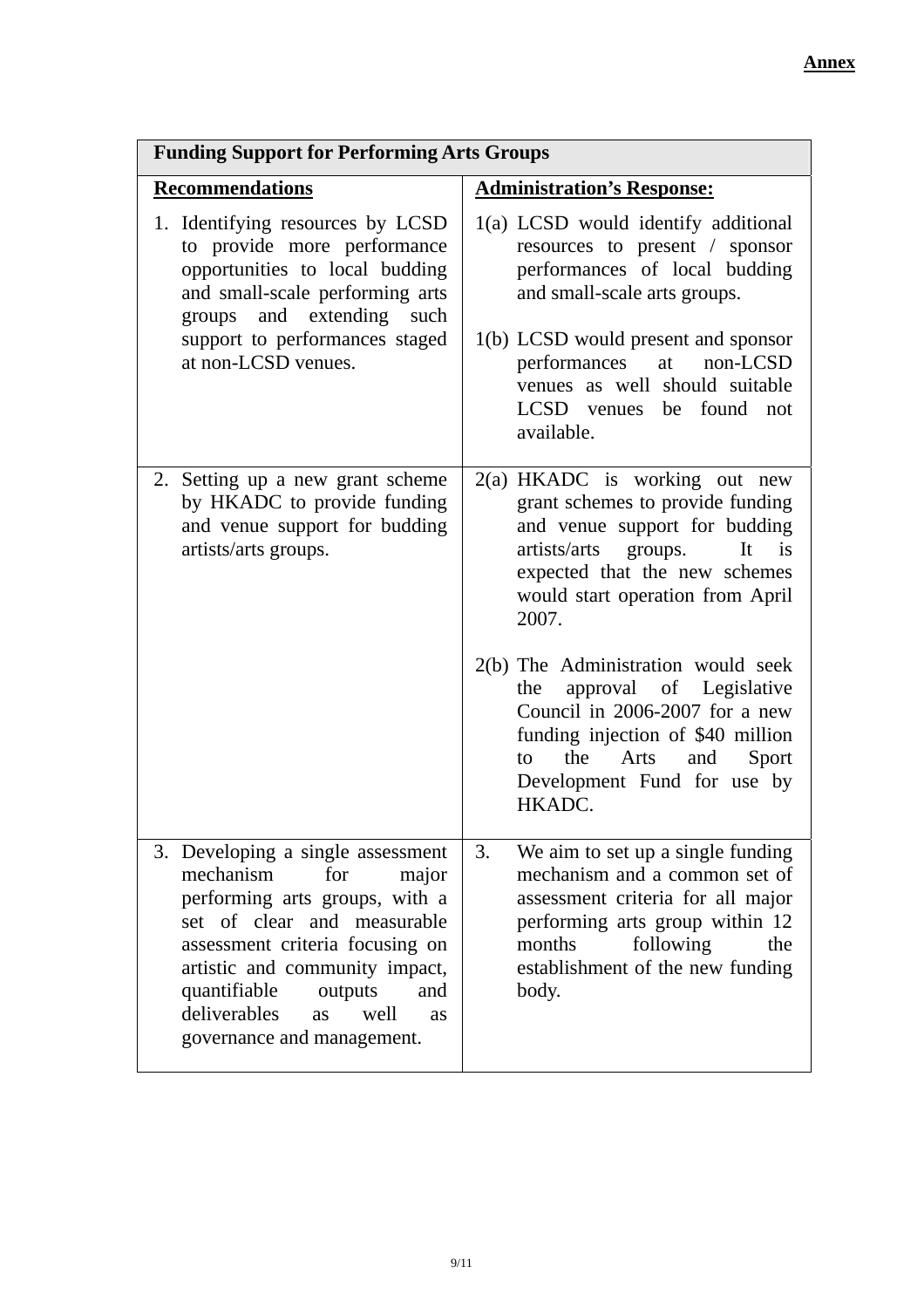| <b>Recommendations</b>                                                                                                                                                                                                                                                                                                                                                                                                                     | <b>Administration's Response:</b>                                                                                                                                                                                                                                                                                                                                                        |  |
|--------------------------------------------------------------------------------------------------------------------------------------------------------------------------------------------------------------------------------------------------------------------------------------------------------------------------------------------------------------------------------------------------------------------------------------------|------------------------------------------------------------------------------------------------------------------------------------------------------------------------------------------------------------------------------------------------------------------------------------------------------------------------------------------------------------------------------------------|--|
| 4. Putting the four performing arts<br>groups funded by LCSD and the<br>six 3-year grantees funded by<br>HKADC under one roof, i.e.<br>funded by one single body.                                                                                                                                                                                                                                                                          | We aim to put together all the ten<br>4.<br>major groups under one roof by<br>April 2007. All of them would<br>then be funded in the form of a<br>consolidated grant so that they<br>could more flexibly deploy their<br>plan<br>resources<br>to<br>own<br>productions taking into account<br>audience demand and at venues<br>of their own choice.                                      |  |
| 5. Proposing the establishment of a<br>new funding body to advise the<br>Government on funding major<br>performing arts groups from<br>April 2007.                                                                                                                                                                                                                                                                                         | We would set up the proposed<br>5.<br>Funding Committee before end<br>2006<br>that<br>the<br>Funding<br>SO <sub>1</sub><br>Committee could start working<br>out the assessment criteria with<br>the major performing arts groups<br>in 2007.                                                                                                                                             |  |
| <b>Venue support for Performing Arts Groups</b>                                                                                                                                                                                                                                                                                                                                                                                            |                                                                                                                                                                                                                                                                                                                                                                                          |  |
| <b>Recommendations</b>                                                                                                                                                                                                                                                                                                                                                                                                                     | <b>Administration's Response:</b>                                                                                                                                                                                                                                                                                                                                                        |  |
| 6. Establishing a<br>partnership<br>between LCSD<br>venues<br>(as)<br>venue operators) and performing<br>arts groups (as<br>programme<br>providers) to help establish the<br>artistic character of individual<br>venue, enlarge the audience<br>base, develop venue-based<br>marketing strategies, facilitate<br>the solicitation of corporate/<br>private sponsorship,<br>and<br>community<br>encourage<br>involvement in the development | agree that a long-term<br>$6(a)$ We<br>partnership relationship between<br>LCSD venues and performing<br>arts groups should be established<br>utilize<br>better<br>our<br>to<br>venue<br>enhance<br>and<br>resources<br>community involvement in the<br>development of the arts.<br>6(b) We would invite Express of<br>Interest (EoI) from the sector in<br>July/August 2006 in order to |  |